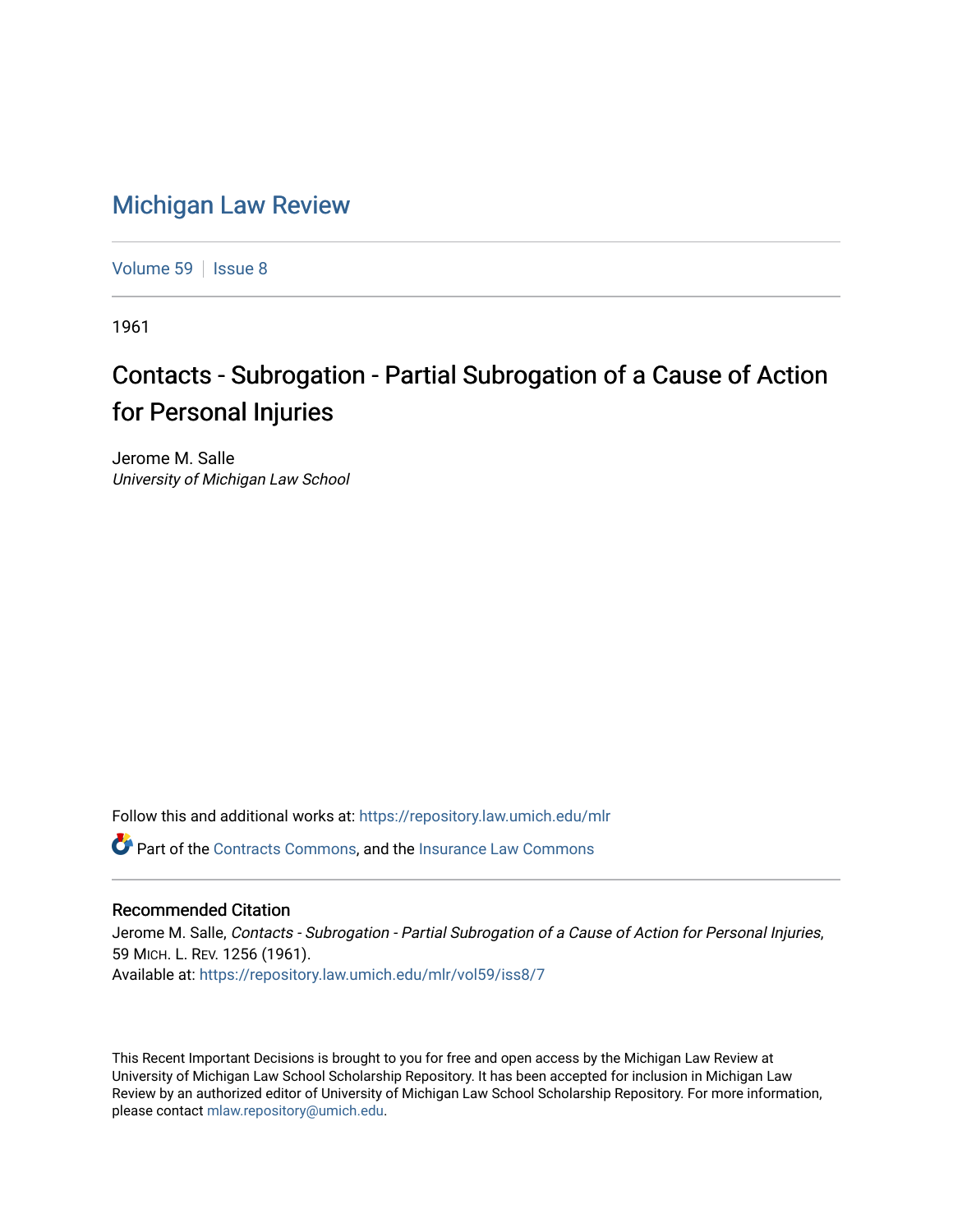CONTRACTS - SUBROGATION - PARTIAL SUBROGATION OF A CAUSE OF AC-TION FOR PERSONAL INJURIES - Plaintiff, an incorporated home for the aged, provided all essential medical care to one of its residents under the provisions of a life-care contract between it and the resident. On the basis of a contract clause which purported to subrogate plaintiff to the right of the resident to recover medical expenses caused by the negligence of third parties, plaintiff brought an action to recover certain medical expenses incurred from the party who was allegedly responsible for the injuries and death of the resident. The trial court sustained a demurrer to the complaint for failure to state a cause of action and dismissed the case. On appeal to the California Supreme Court, *held,* affirmed. The statutory prohibition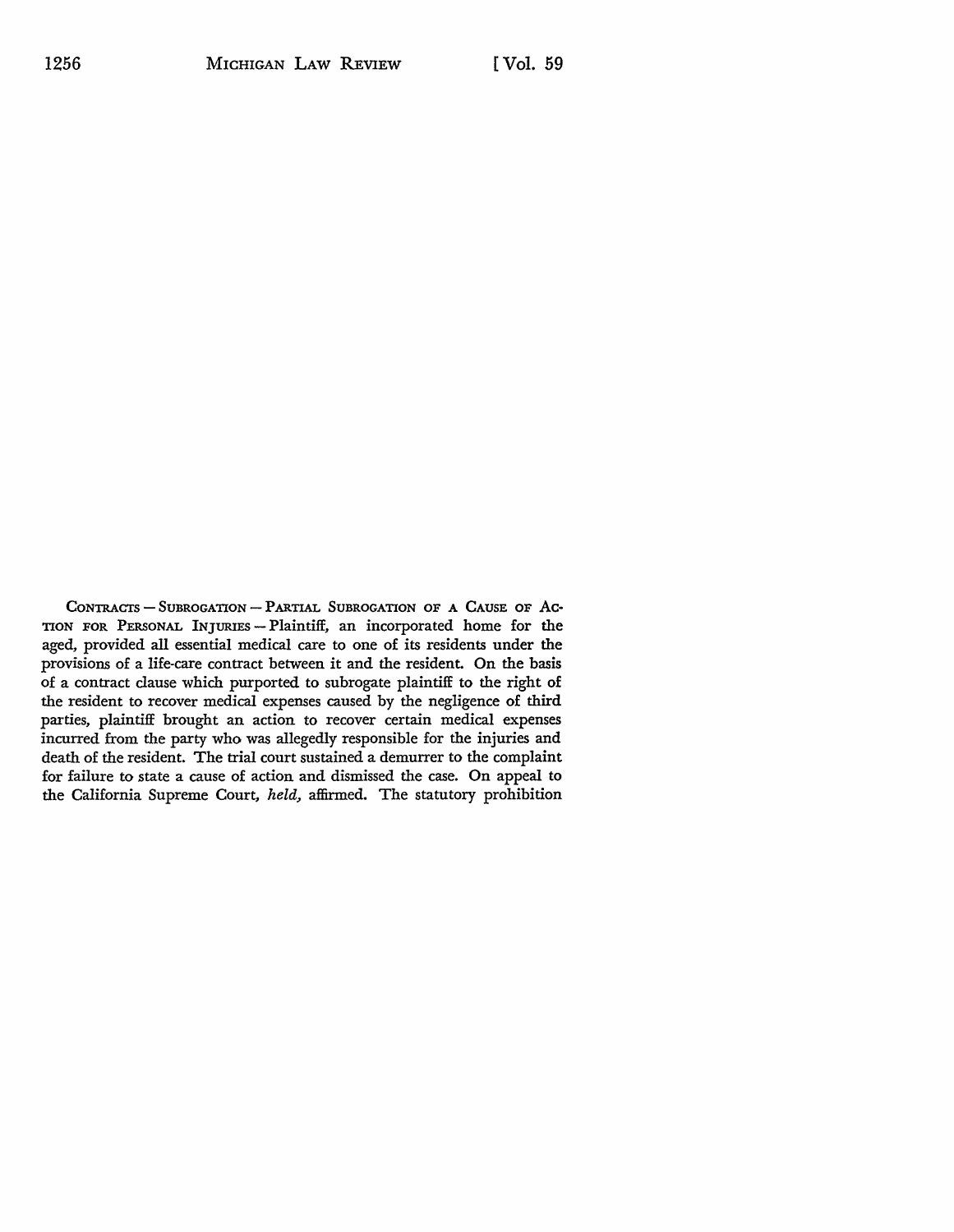against the assignment of personal injury claims<sup>1</sup> precluded the transfer of claims for medical expenses by subrogation. *Fifield Manor v. Finston,* 54 Cal. 2d 632, 354 P.2d 1073 (1960).

A right of subrogation was denied in the principal case because, like assignment, subrogation would transfer a cause of action for personal injuries to a third party; the policy barring assignment was considered to apply to subrogation also.2 The common law rule barred the assignment of personal injury claims because these claims did not survive the death of the wrongdoer or injured party, a characteristic which was regarded as essential to transferable property rights.<sup>3</sup> This rule of nontransferability frustrated early attempts of life insurers to obtain subrogation against a negligent third party who caused the death of one of its policyholders.<sup>4</sup> Even in states which have provided for the survival of a personal injury action, many courts would narrowly construe such a statute which abrogates the common law and thus would require an express act of the legislature to make such actions assignable.<sup>5</sup> However, the retention of this common-law rule should not be based solely on the technical rules of statutory construction. It would seem more persuasive to bar the assignment of personal injury claims because of the need to protect an injured party confronted with the difficulty of determining a fair consideration for transferring his unliquidated claim for damages. Allowing the unrestricted transfer of personal injury claims might open the door for assignees to attempt to profit at the expense of necessitous injured parties through champertous practices.<sup>6</sup> However, in the case of partial subrogation of the injured party's cause of

1 CAL. CIV. CoDE § 956.

2 Principal case at 382. *But cf.* General Acc., Fire & Life Assur. Co. v. Zerbe Constr. Co., 269 N.Y. 227, 199 N.E. 89 (1935) (workmen's compensation insurer equitably entitled to subrogation); United States v. Aetna Cas. & Sur. Co., 338 U.S. 366 (1949) (insurer entitled to subrogation when insured was injured by a government employee).

8 4 CORBIN, CoNTRACI'S § 857 (1951). For collected cases, see Annot., 40 A.L.R.2d 500 (1955).

**-i** Insurance Co. v. Brame, 95 U.S. 754 (1877); Connecticut Mut. Life Ins. Co. v. New York & **N.H.R.R.,** 25 Conn. 265 (1856). Early attempts at subrogation under health and accident insurance policies were denied on the ground that these were not indemnity contracts. See Gatzweiler v. Milwaukee Elec. Ry. & Light Co., 136 Wis. 34, 116 N.W. 633 (1908), where the court held that in the absence of a contractual stipulation that the insurer was to be regarded as an indemnitor, the insured had an absolute right to the proceeds of the policy. See also Aetna Life Ins. Co. v. Parker, 30 Tex. Civ. App. 521, 72 S.W. 621 (1902),  $affd$ , 96 Tex. 287, 72 S.W. 168 (1903), where the court held that the policy was not one of indemnity since the insurer did not undertake to be responsible for the entire loss suffered by the insured.

<sup>5</sup> There is a split of authority whether a survival statute also operates to make a cause of action assignable. *Compare* Grand Rapids & I. R.R. v. Cheboygan Circuit Judge, 161 Mich. 181, 126 N.W. 56 (1910) (survival statute did make action assignable), *with*  Bethlehem Fabricators v. H. D. Watts Co., 286 Mass. 556, 190 N.E. 828 (1934) (survival statute did not make action assignable). For collected cases, see Annot., 40 A.L.R.2d 500 (1955).

6 See CORBIN, CONTRACTS §§ 1422, 1427 (1950).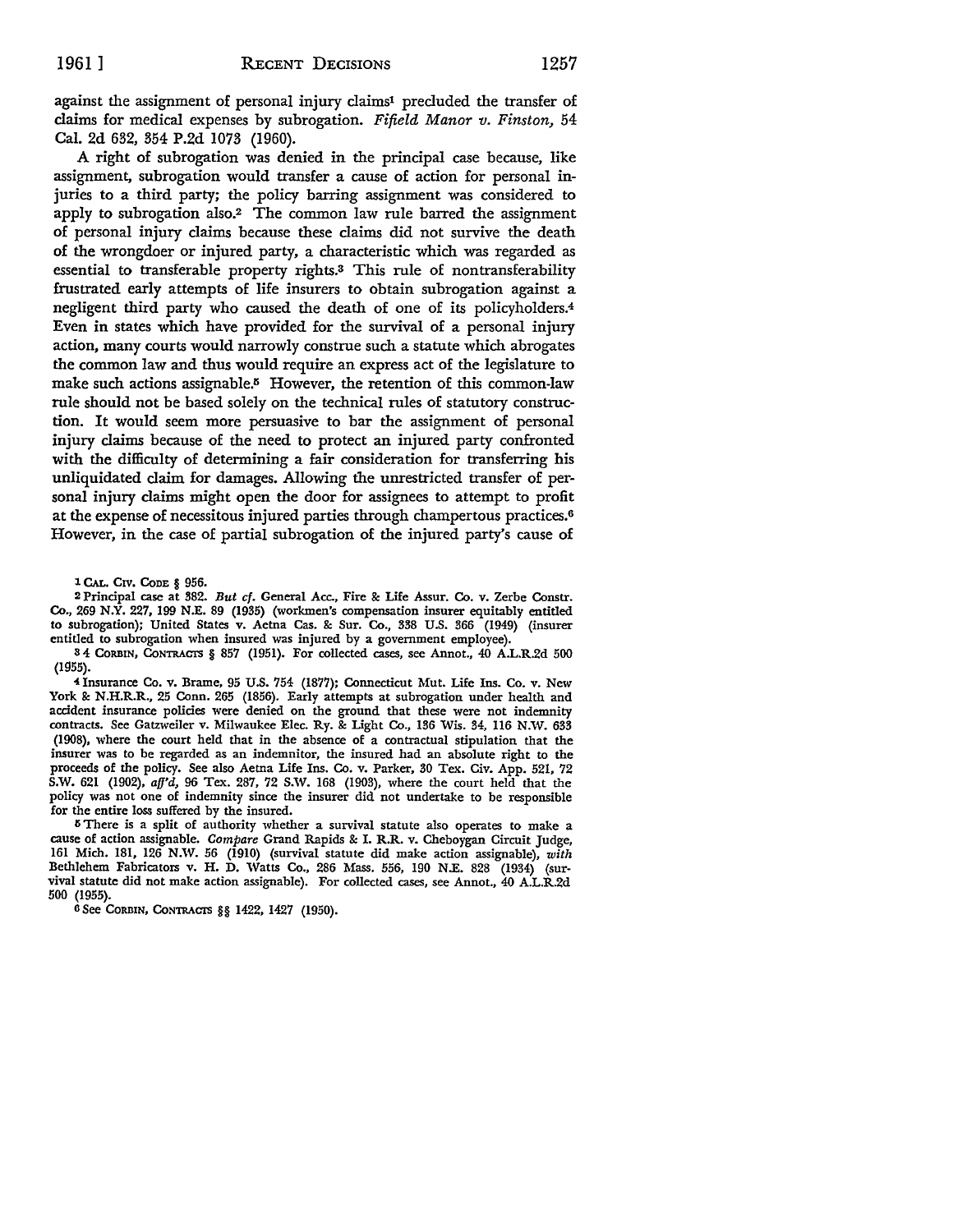action in the amount of medical expenses paid for him, the right transferred to the subrogee is valued by the specific payments he has made for the benefit of the injured party.7 Therefore, since the subrogee's recovery is restricted to reimbursement for the medical expense he has actually incurred, champertous practices should not develop.

One compelling reason for allowing recovery on the subrogated portion of the cause of action is suggested by the fact that the majority of states allow the injured party to recover his medical expenses from the negligent party even though they have been paid by a collateral source such as a medical insurer.8 This is done to prevent the negligent party from benefiting from a contract made by or for the benefit of the injured party.<sup>9</sup> However, this rule enables the injured party to profit through the double payment of medical expenses although the law has sought only to compensate him. This unnecessary enrichment of the injured party would be prevented and the burden of the loss properly placed upon the negligent party if the collateral source was allowed to prosecute his contractual right of subrogation. Where, as in the principal case, the court denies a right of subrogation, the total cost of compensating for negligent acts is unnecessarily increased by the profits received by injured parties; this undesirable result is reached by the dogmatic adherence to a common law rule of nontransferability where the reason for the rule has been abrogated by a survival statute.<sup>10</sup>

On the other hand, when a medical insurer has not obtained a contractual right of subrogation, it becomes a primary obligor and is liable for the medical expenses of the insured injured party without regard to the manner in which the expenses were incurred. Most courts deny such an insurer a subrogated cause of action in order to prevent the unjust enrichment of the insurer through the nonpayment of its primary obligation.<sup>11</sup> Consequently, the total cost of compensating for negligent acts is increased by emphasizing the possible unjust enrichment of the insurer rather than the unnecessary profit of the injured party.

The proper solution of these problems which arise in compensating for personal injuries does not lie in discouraging payments from collateral sources by denying them a right of reimbursement. Such payments are highly useful in shifting the cost of carrying the wrongdoer's obligation from the

o See McCORMICK, DAMAGES § 90 (1935).

10 The California survival statute provides an interesting paradox. Although it removes the reason for barring assignment, it prohibits the assignment of personal injury claims. CAL. CIV. ConE § 956.

11 Michigan Hosp. Serv. v. Sharpe, 339 Mich. 357, 373, 63 N.W.2d 638, 641 (1954). However, where the policy contains a subrogation clause there would be no unjust enrichment. Michigan Medical Serv. v. Sharpe, 339 Mich. 574, 577, 64 N.W.2d 713,714 (1954).

<sup>7</sup> *Cf.* Black v. Chicago&: G.W. R.R., 187 Iowa 904, 174 N.W. 774 (1919).

<sup>8</sup> The overwhelming majority of states would not reduce the damages recoverable by the amount of the medical expenses paid by an outside source. See McCORMICK, DAMAGES § 90 (1935). For collected cases, see Annot., 95 A.L.R. 575 (1935); Annot., 13 A.L.R.2d 355 (1950).